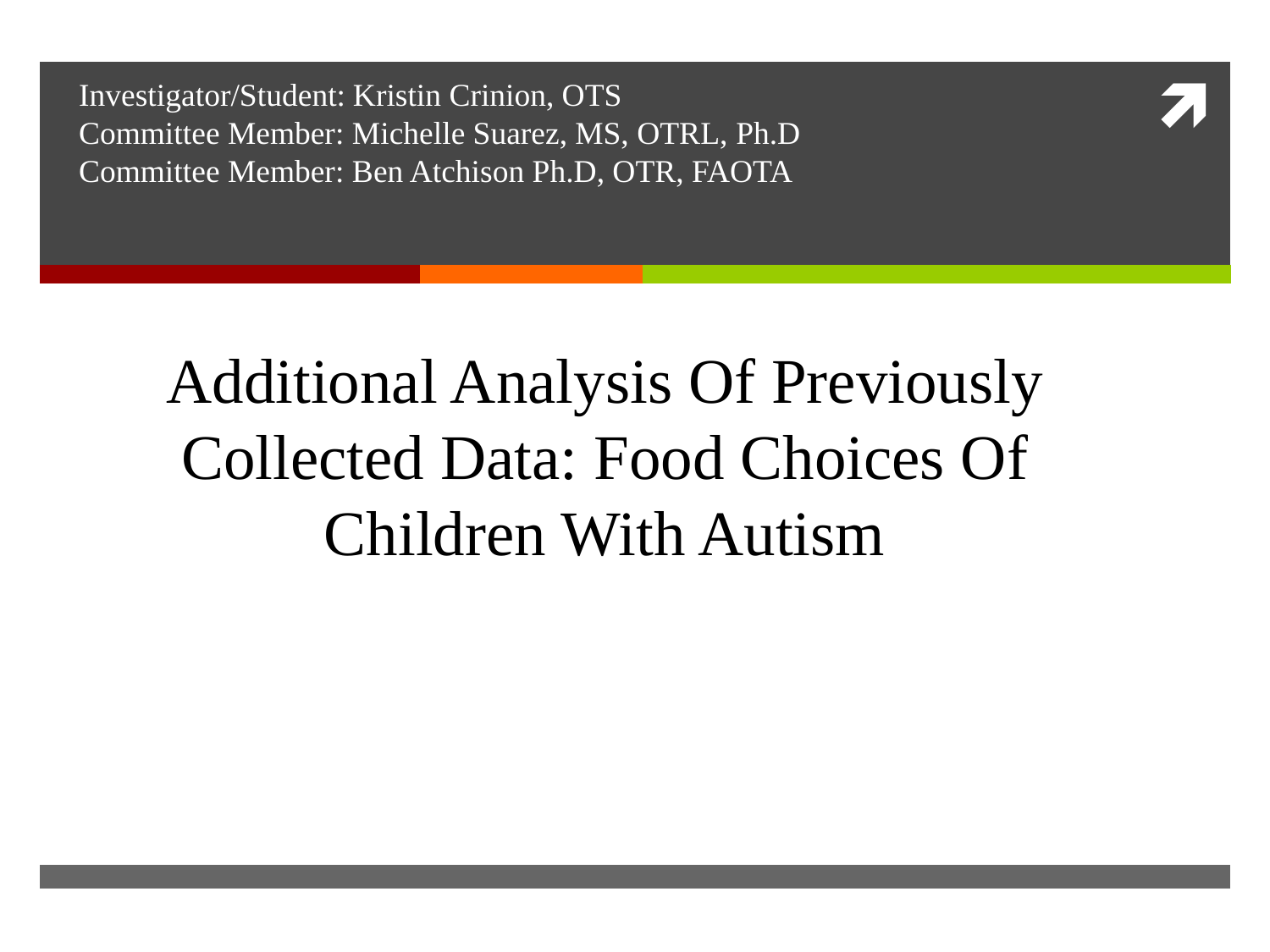### Information: What we already know

- We know that Autism Spectrum Disorder (ASD) is growing among children. ASD is defined as….
- Dysfunction in social interactions
- **Communication**
- Have behaviors that can be restricted, repetitive, or stereotyped that can range from mild to severe (American Psychiatric Association, 2012).
- It is currently estimated that approximately 1 in 88 children, 8 years of age, are effected (Center for Disease Control & Prevention, 2012).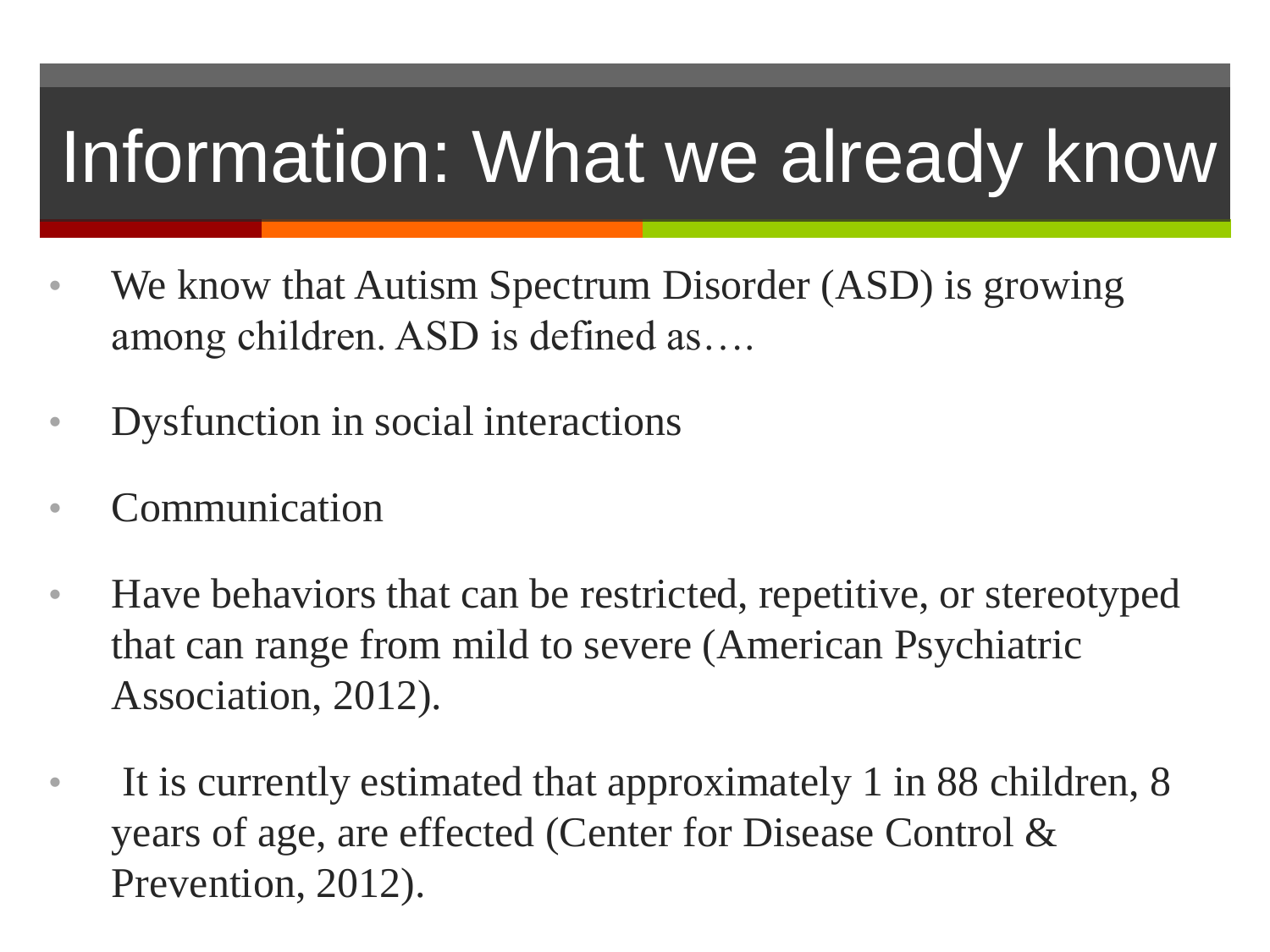# Information: What we already know

- It is important to realize that ASD is effecting children and their caregivers in many ways.
- Specifically, children with autism experience food selectivity about 40-60% of the time (Ahearn, Castine, Nault, & Green, 2001; DeMeyer, 1979).
- Food selectivity in children with ASD has the potential to threaten optimal nutrition and decrease quality of life due to dysfunctional mealtime behaviors (Ahearn, Castine, Nault, & Green, 2001; DeMeyer, 1979)
- Food selectivity is frequently defined as having a restricted variety of accepted foods.
- Food refusal as a percentage of foods offered
- Eating a particular food with high frequency (Bandini and colleagues (2010)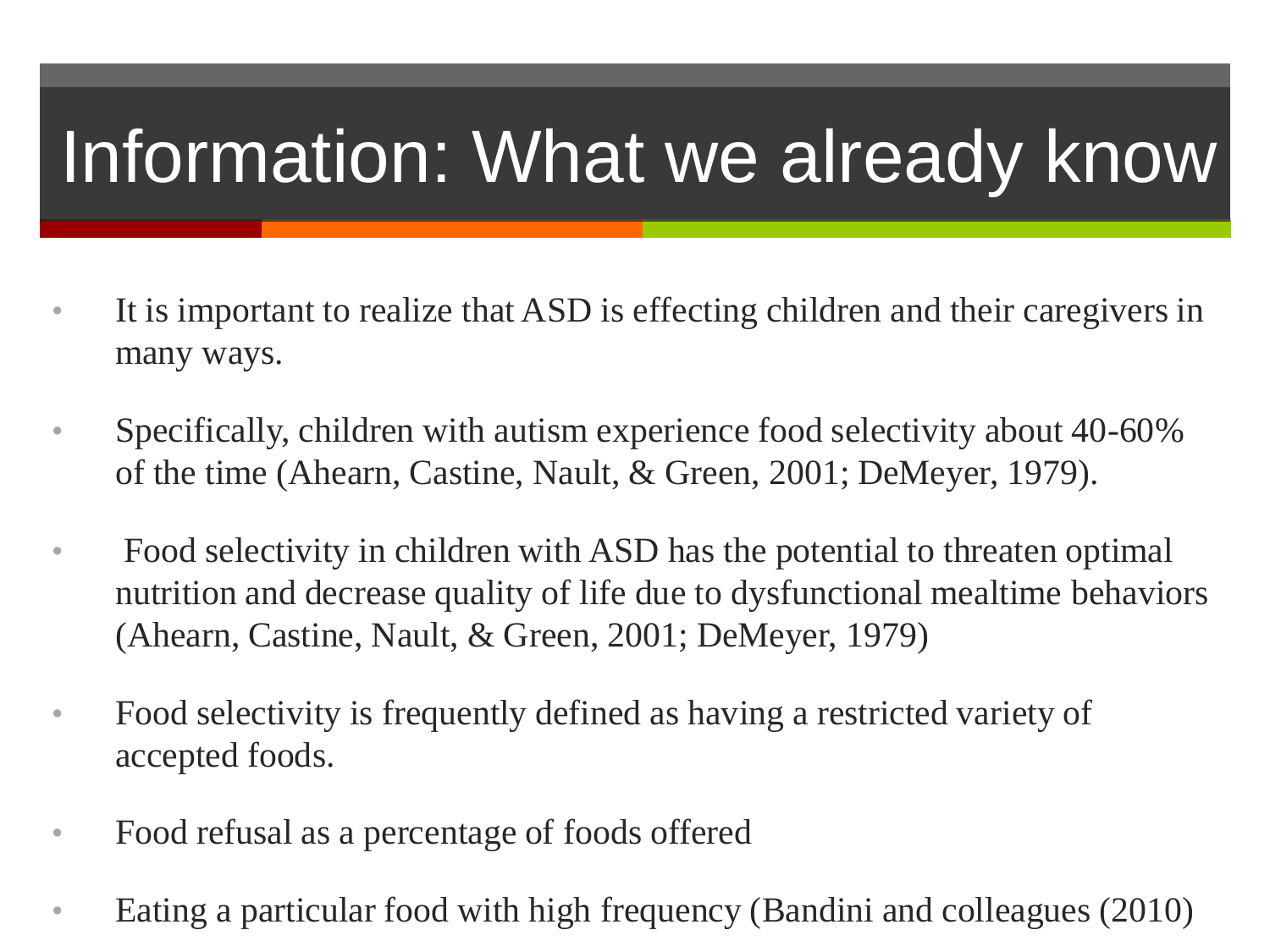# Why is this important?

- Why do we need to know the importance of children with ASD and food selectivity?
- Due the to the nature of food selectivity, literature also shows that children with ASD are at a significantly high risk for nutritional deficits.
- Food selectivity correlates with inadequate nutrition (Cornish, 1998; Dovey, Staples, Gibson, & Halford, 2008; Herndon, DiGuiseppi, Johnson, Leiferman & Reynolds, 2009).
- Children with food selectivity can eat as few as 5 different foods (Cermak, Curtin, & Bandini, 2010), increasing the risk for poor nutrition (Cermak, Curtin, & Bandini, 2010).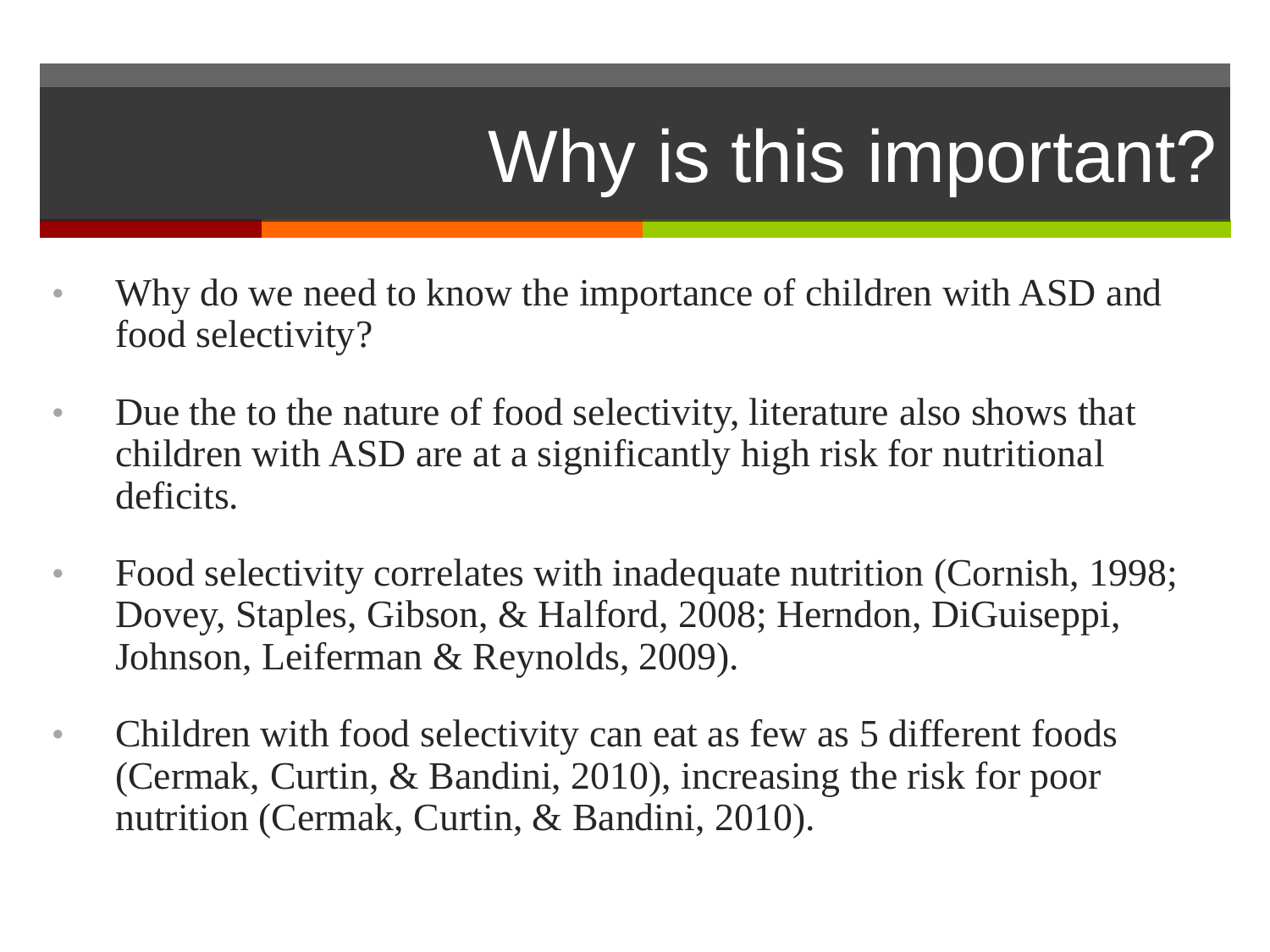# Why is this important cont.

- Inadaquate nutrition due to food selectivity is also a concern because it impacts quality of life due to dysfunction in social aspects of eating.
- If a family is having a hard time with mealtimes because their child is disruptive and reluctant to try new foods, this can affect the families overall quality of life.
- For example, DeGrace (2004) found that in families with children with ASD, similarly to families with typically developing children, that recalling daily events and planning for the future were common mealtime conversations.
- When there is an additional strain due to the child's feeding challenges, further disruption to the family's ability to engage in mealtime routines can be predicted (Ausderau, & Juarez).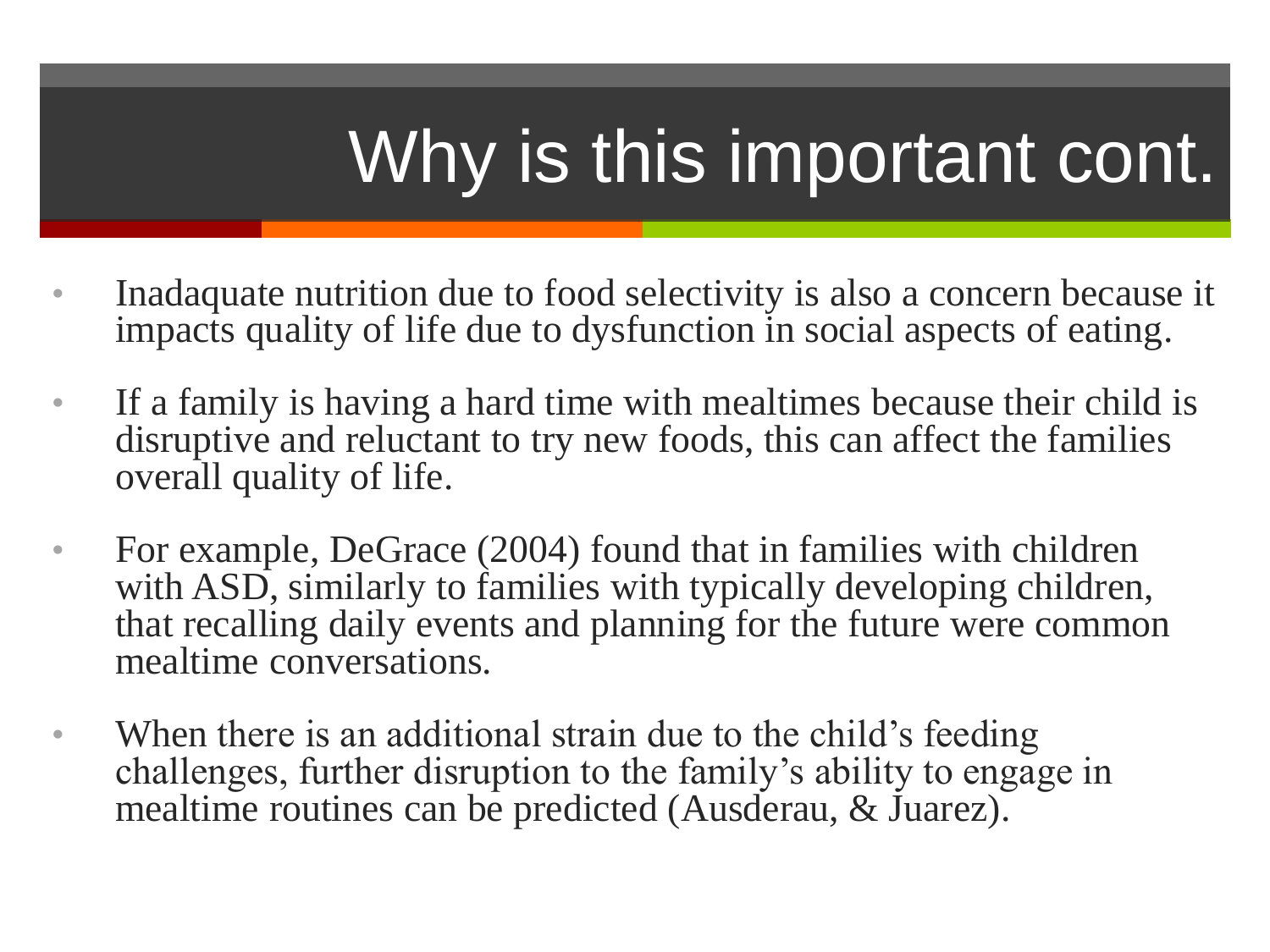### Research Questions

- After discovering that children with ASD are at risk for poor nutrition and poor quality of life surround mealtimes, we came up with three research questions.
- Our first question is, what percentage of a child's total diet is fruit, vegetables, protein, and carbohydrates (the main food groups) for the severe, moderate, and typically selective groups?
- Second, was there a significant difference in the percentage of total diet for each food category depending on the membership in the severe, moderate, or typical selective group?
- Third, out of the two least eaten food groups, fruits and vegetables, are children in the severe selective group eating?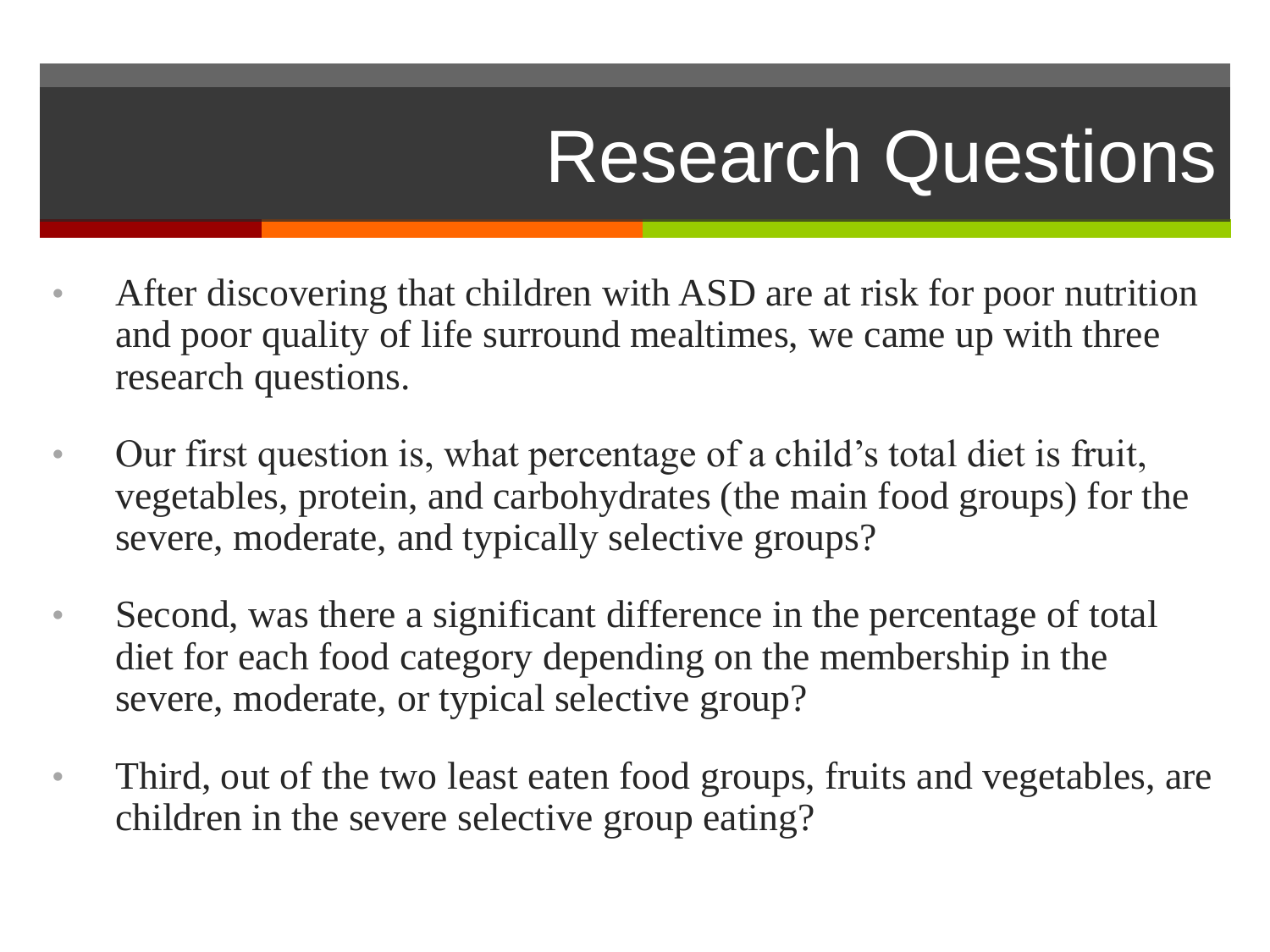# **Participants**

- We used previously collected data and previous participants.
- The participants include, parents or caregivers of children with autism. The demographic characteristics of these parents and caregivers include: 98% female, 94% obtained some college education, and 96% are Caucasian.
- The data pertaining to the demographic included the gender, education level, race, and ethnicity of the caregiver (Suarez, Nelson, & Curtis, 2013).
- Gender and age of the child was also collected to gain more information about the child (Suarez, Nelson, & Curtis, 2013).
- Lastly, parents were asked to provide information regarding whether their children had been diagnosed with ASD, and, in addition, to provide the source of the diagnosis (e.g. pediatrician, psychologist, or interdisciplinary team) (Suarez, Nelson, & Curtis, 2013).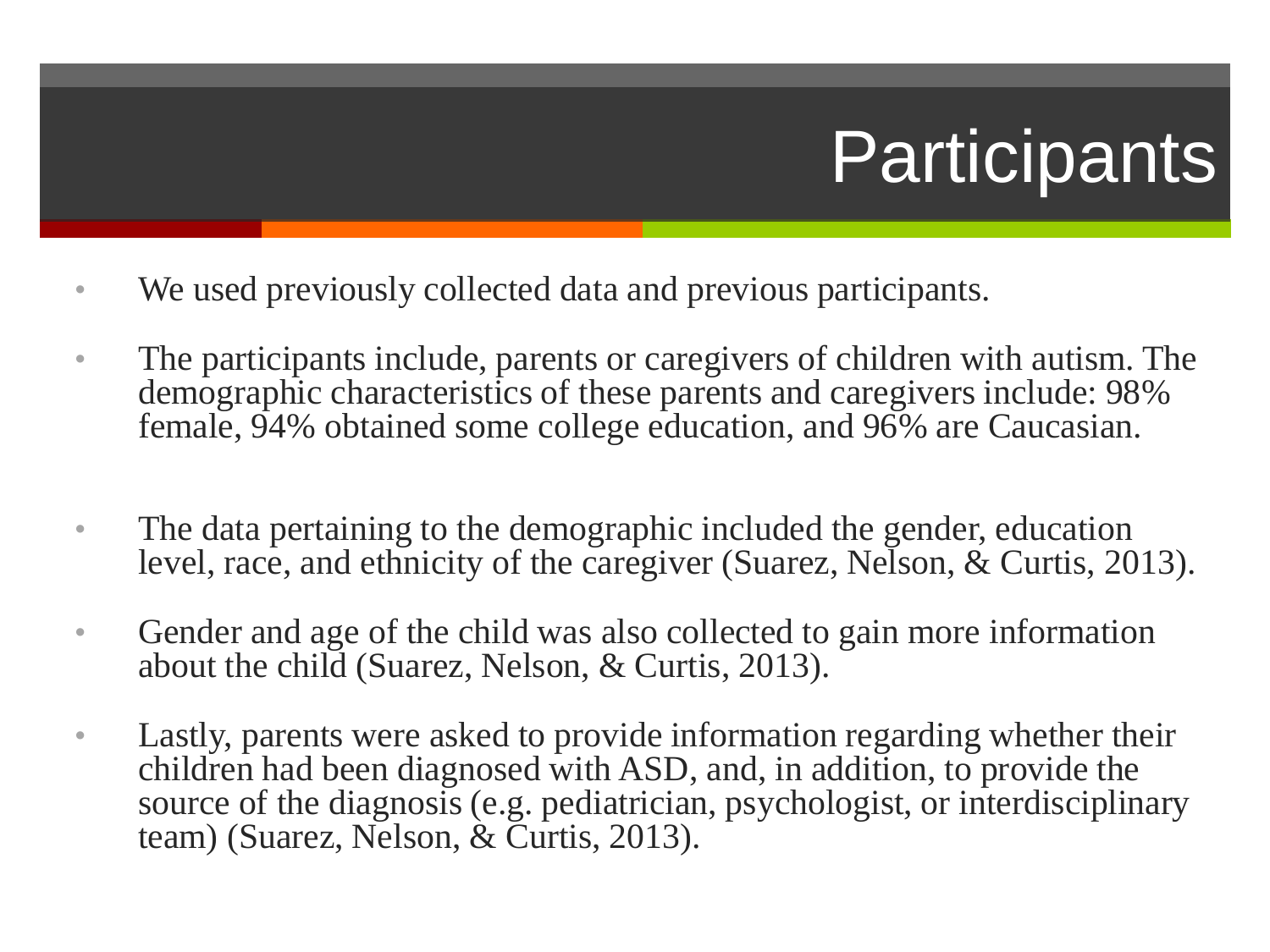### **Methods**

 The data collected in this study originated from a previous study that included a caregiver survey that allowed for us to have a food acceptance level (severe, moderate, typical), (Suarez et al.,2012). Parents were asked to determine a category representing how many foods their child accepts as part of his or her normal diet (i.e. less than 5, 6-10, 11-20, 21-30, and 31+) ( Suarez, Nelson, & Curtis, 2013).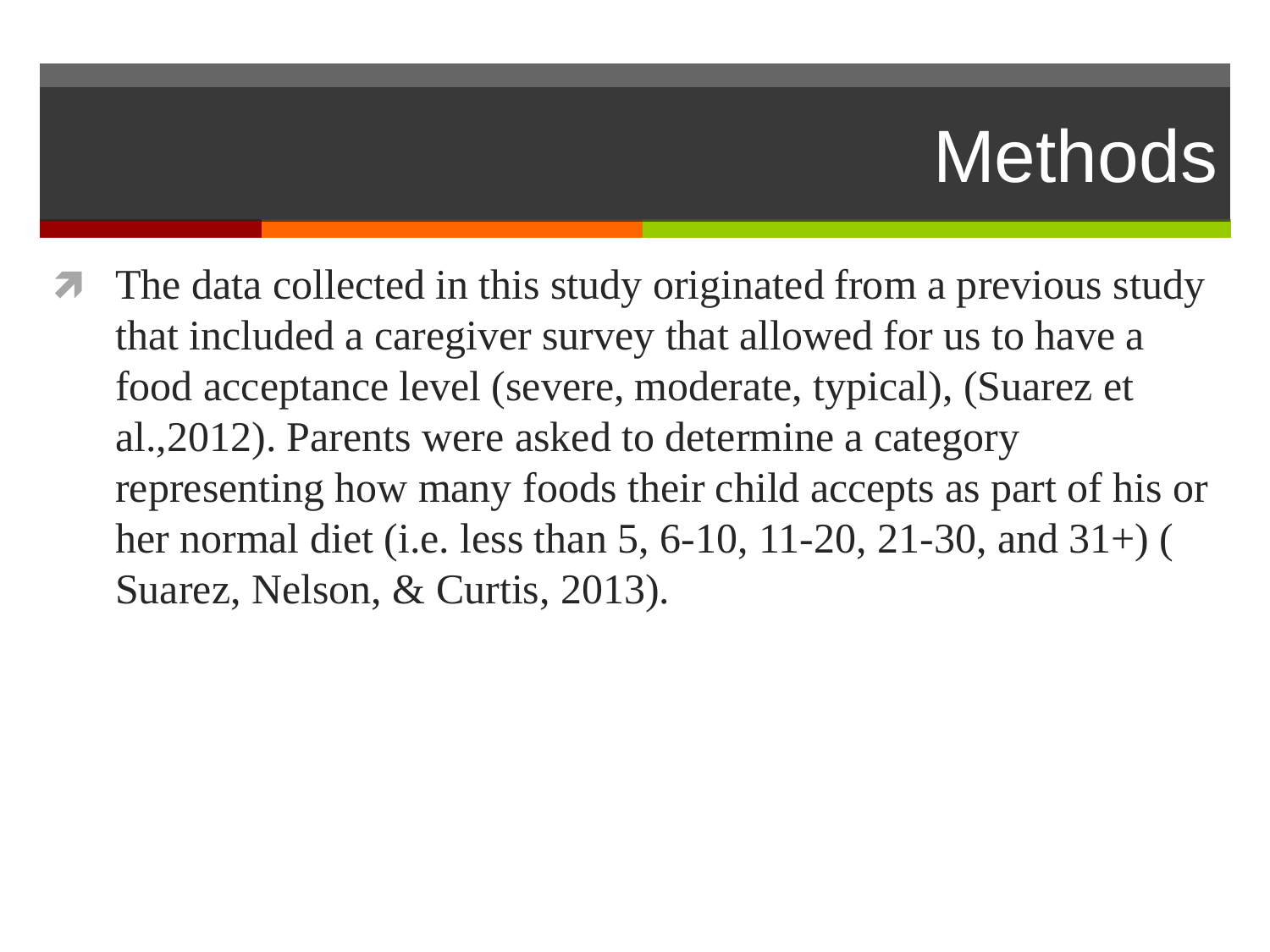### Methods Cont.

- Another survey was used to determine specific food acceptance called the food inventory. This was the primary data used for our study.
- The food inventory asked: "Over the past month and week, which food items has your child eaten? (Suarez et al., 2012) The food inventory included 106 different food items. These food items were listed categorically, starting with dairy products (e.g cheese-mayonnaise/salad, yogurt, ice cream), then vegetables (e.g. green bean, broccoli) and then fruits (e.g. apples, tangerines/clementines) then protein (e.g. chicken, eggs) and ended with carbohydrates (e.g. bread, crackers).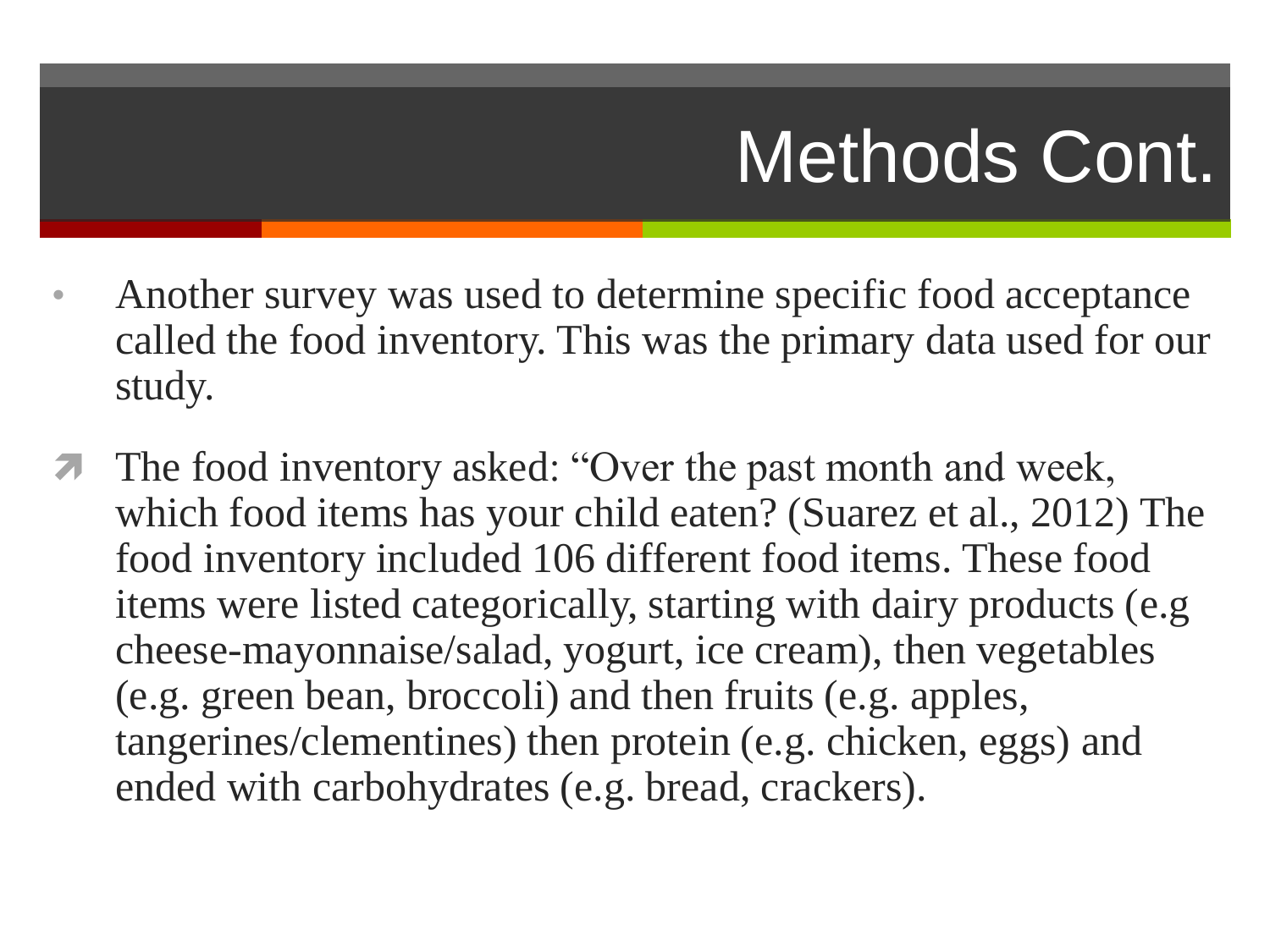### Methods Cont.

 For all survey and participation information the Human Subjects Institutional Review Board at Western Michigan University approved the study protocol for the initial follow-up survey (Suarez, Nelson, &Curtis, 2013) as well as this extended analysis of the previously collected data.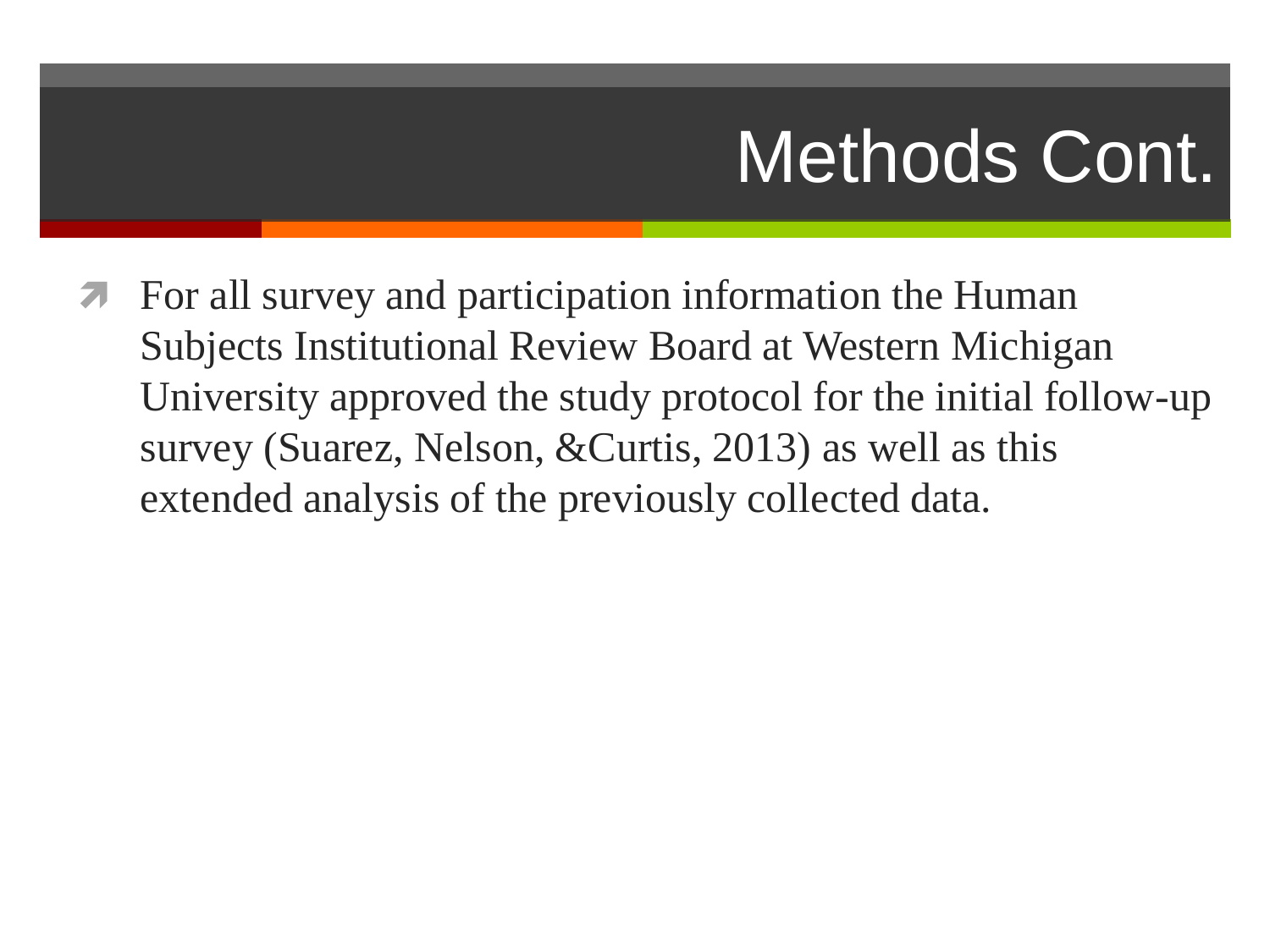### **Results**

- Regarding our first research question, what percentage of a child's total diet is fruit, vegetables, protein, and carbohydrates (the main food groups) for the severe, moderate, and typically selective groups?
- We found that in the severe selective group, the food category that children with ASD accept the least is fruits and vegetables. Also, the food category they accept the most is carbohydrates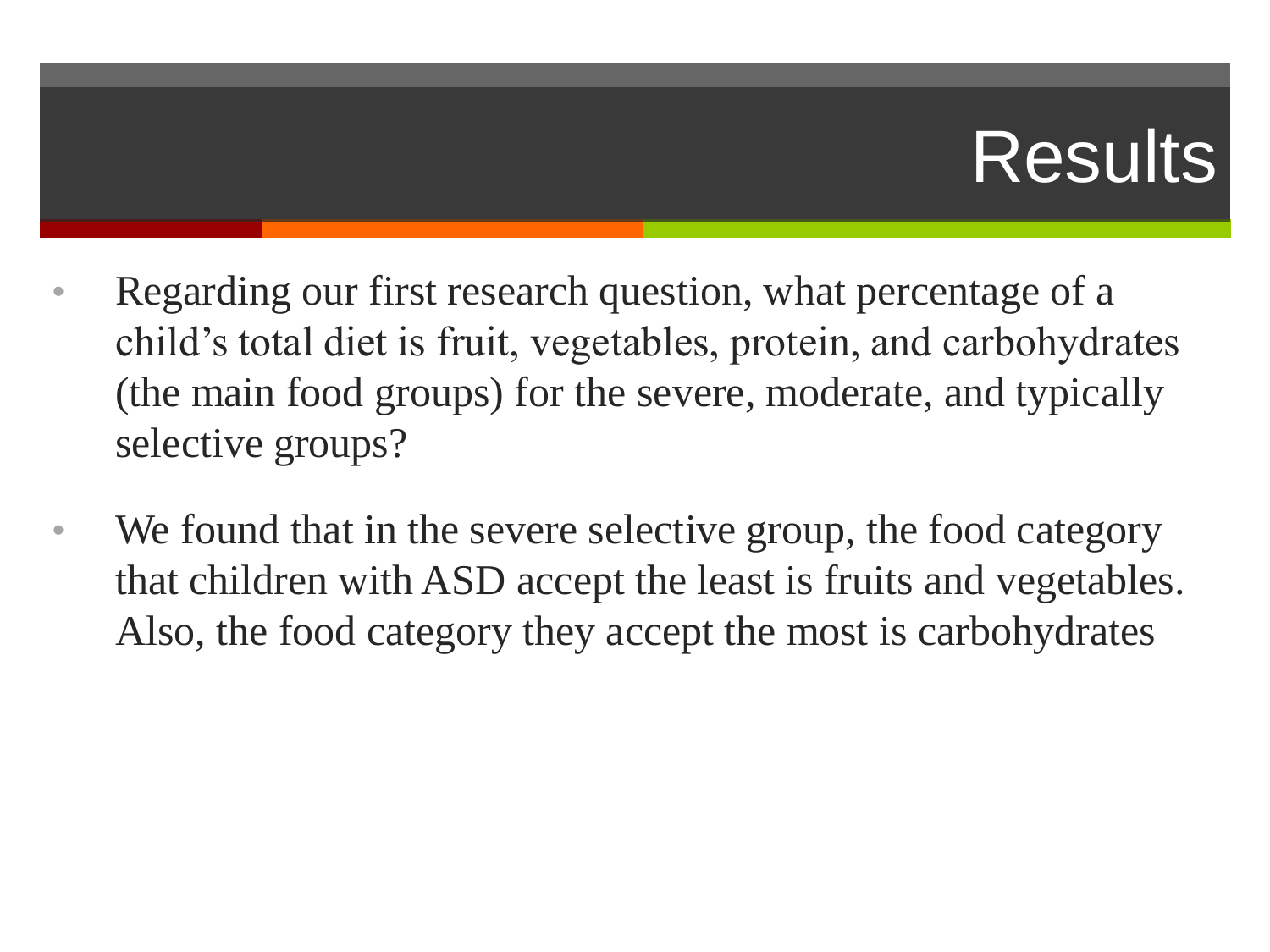# Results Cont.

- Regarding our second question, was there a significant difference in the percentage of total diet for each food category depending on the membership in the severe, moderate, or typical selective group?
- We found that in the food categories of dairy, fruits, vegetables, and carbohydrates that was a significant difference between the selective groups.
- Specifically, in the food categories of dairy, fruits, and vegetables there was a significant difference between the severe and typical selective groups
- Also, in the food category of carbohydrates that was a significant difference between severe, moderate, and typical selective groups.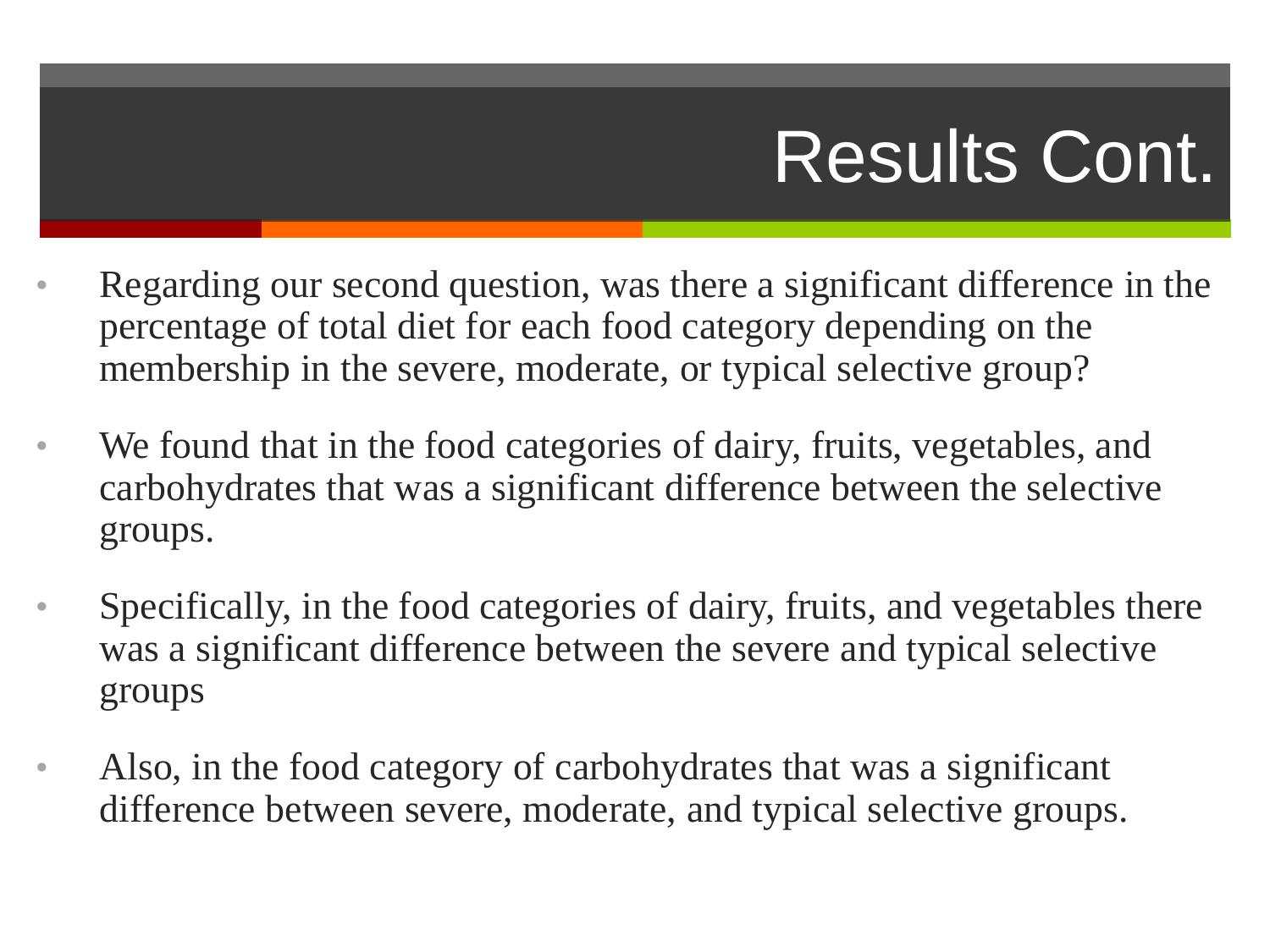#### Results Cont.

- In regards to our last research question, out of the two least eaten food groups, fruits and vegetables, are children in the severe selective group eating?
- After looking at the data collected we found that there were a total of ten vegetables eaten and a total of twelve fruits eaten.
- The vegetables go as follows of most frequently eaten to least frequently eaten: broccoli, potato, carrots, green beans, corn, cucumber, cauliflower, celery, and sweet potato. The fruits go as follows from most frequently eaten to least frequently eaten: apple, banana, grapes, apple sauce, strawberries, orange, pears, melon, peaches, raisins, blue berries, and mixed fruit.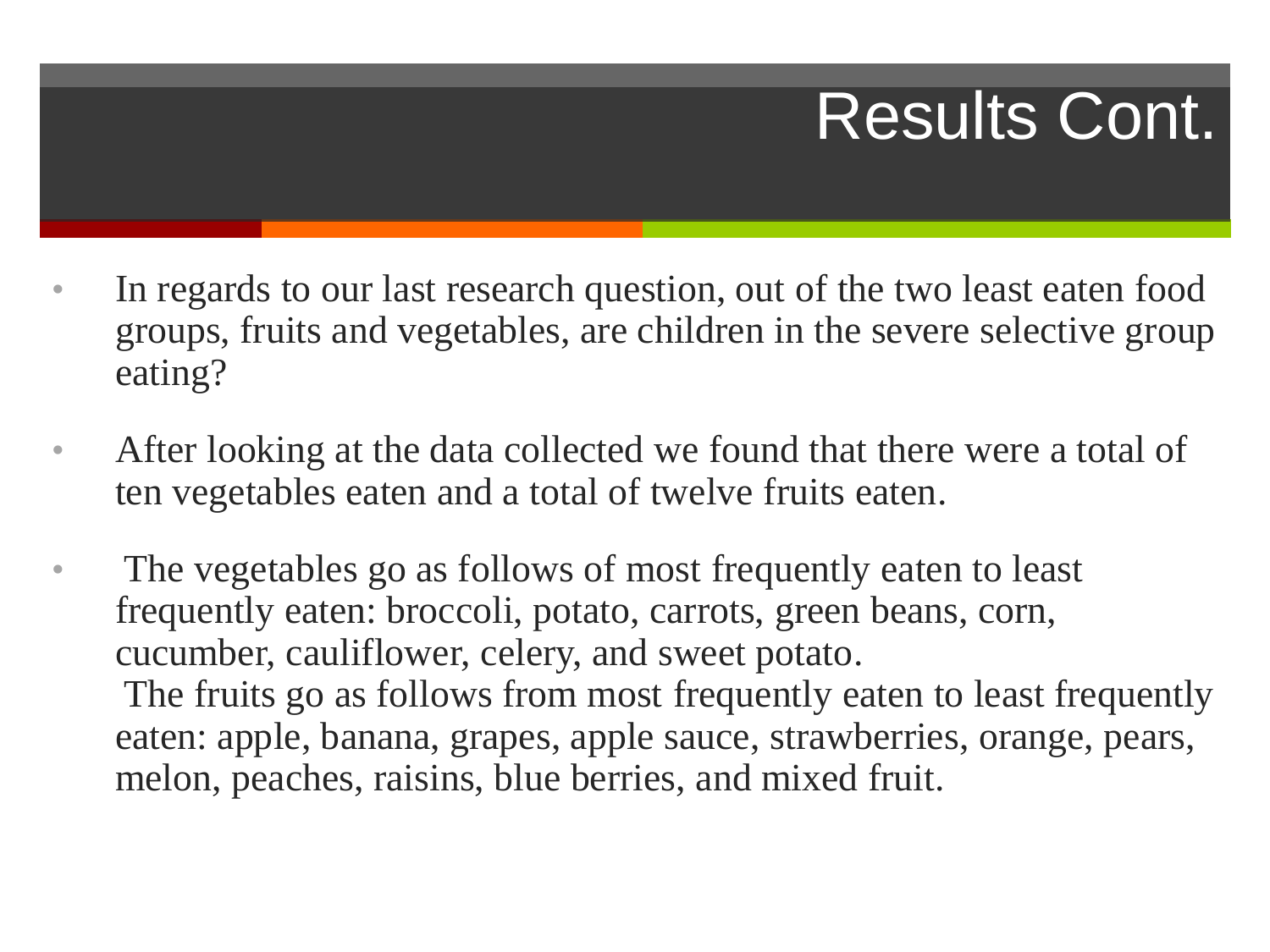### Discussion/Why does this matter?

- The results we found from this study show that in the severe selective group, the food categories eaten the least are fruits and vegetables and eaten the most are carbohydrates.
- This could be a possible reason for poor nutrition because children aren't getting the proper nutrients from health foods like fruits and vegetables.
- Another significant result we found is that there is a significant difference in food category acceptance between the severe, moderate, and typical food group.
- Therefore, the severe selective group could be at the greatest risk for developing a nutritional deficit. For example, the severe group greatly differs from the moderate and typical group in the food categories of dairy, fruits, vegetables, and carbohydrates. This could pose a possible risk for the severe group accepting foods in those following categories.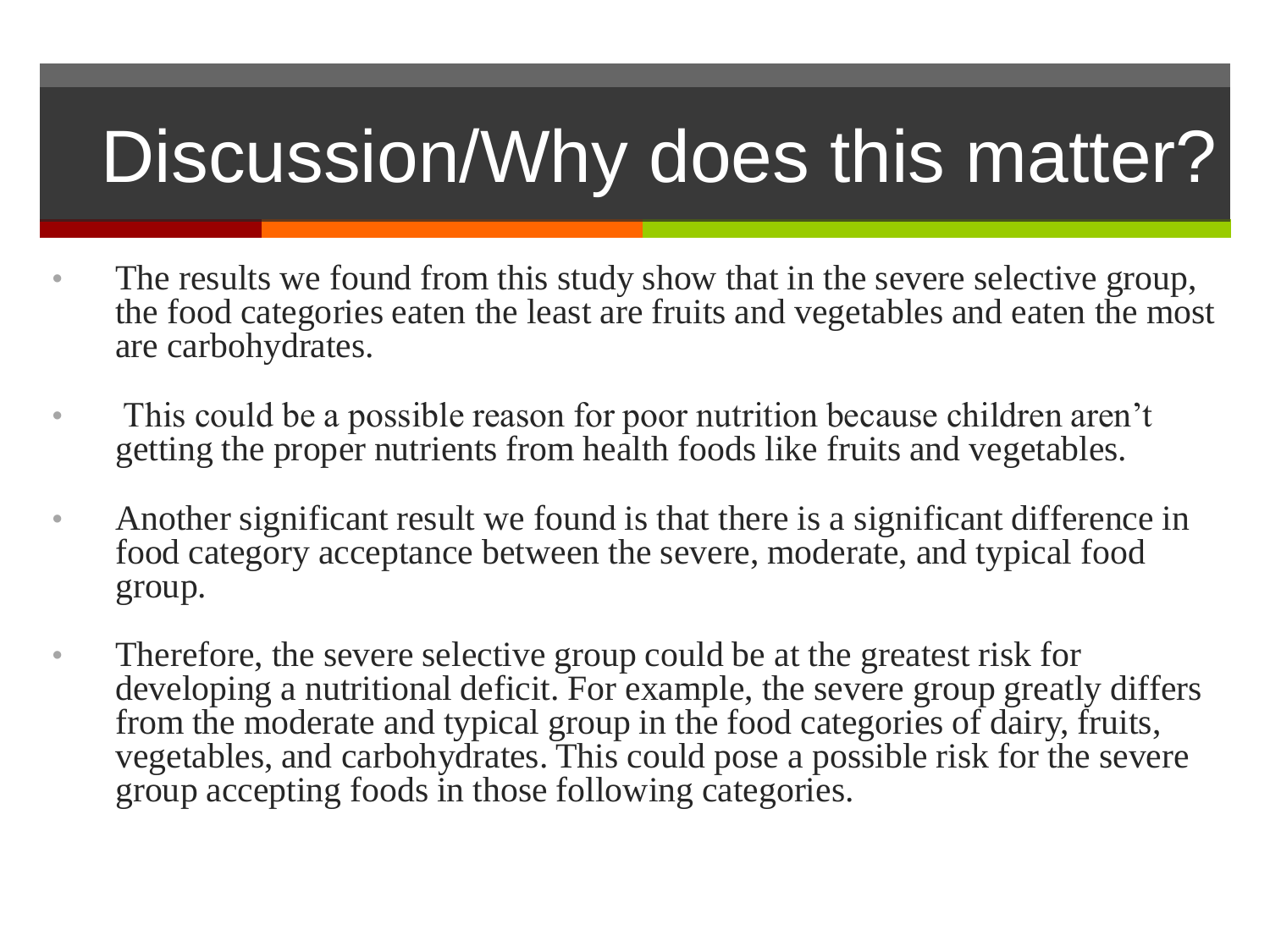#### Discussion/Why does this matter cont.

- Finally, we found that out of the least eaten food categories (fruits and vegetables) these foods are accepted, broccoli, potato, carrots, green beans, corn, cucumber, cauliflower, celery, sweet potato, apple, banana, grapes, apple sauce, strawberries, orange, pears, melon, peaches, raisins, blue berries, and mixed fruit.
- Now that we are aware of the specific foods children with ASD are eating in the least eaten food groups, we can inform caregivers and clinicians.
- It is our hope that once they are informed of what the children are more likely to accept, they can introduce those foods first. This could possibly improve nutrition and make meal time more enjoyable and less stressful not only for caregivers and clinicians but for the children as well.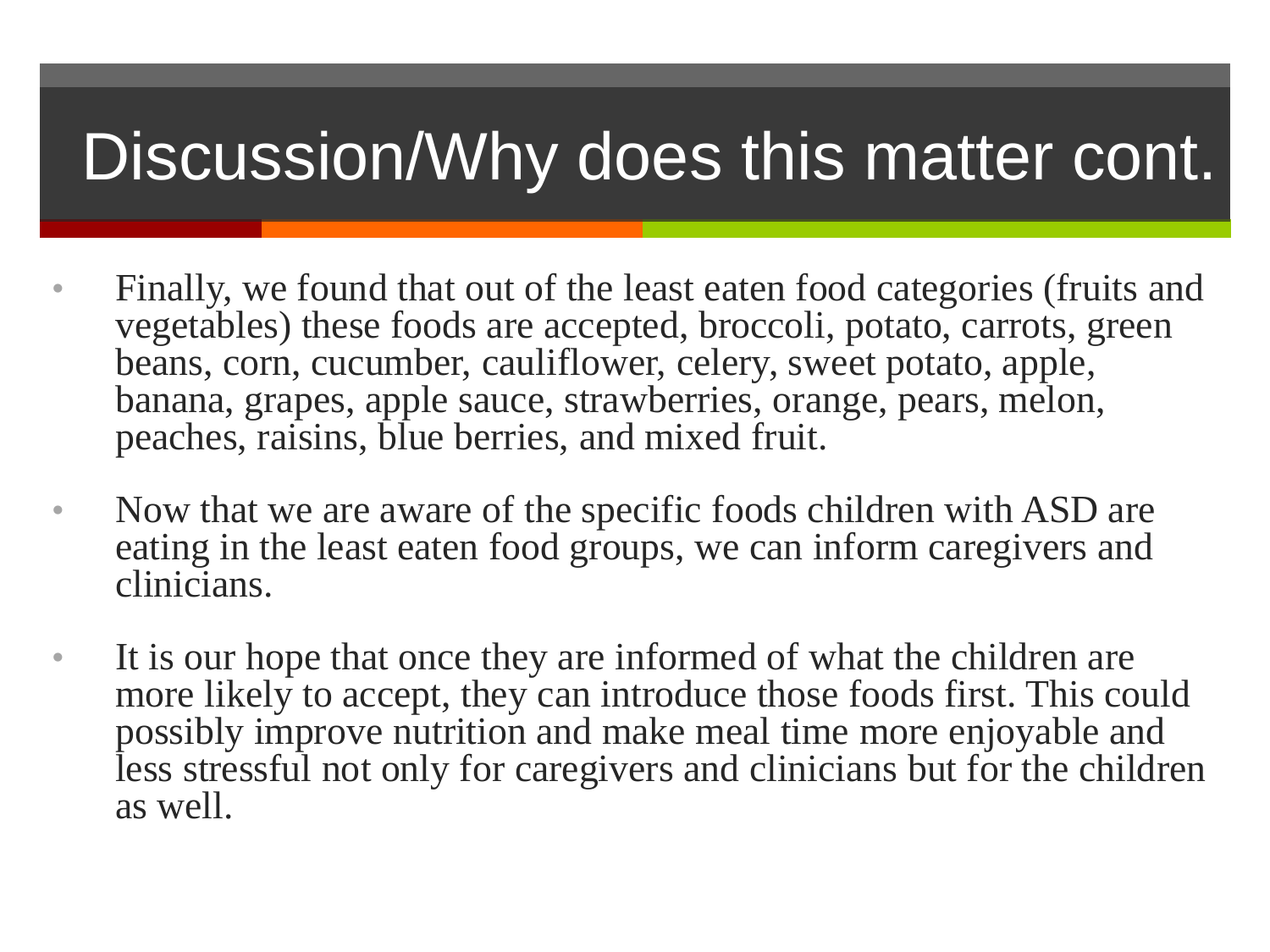# **Limitations**

- Some limitations to this study include the caregiver reported food inventory, the ASD diagnosis, and the demographic of the population.
- The caregiver reported food inventory is a limitation due to its subjectivity. Also, since it is a caregivers report there could be some inconsistency with the answers.
- The ASD diagnosis is a limitation because it wasn't independently verified and therefore, is also subjective.
- Lastly, the demographic of the population is a limitation because it decreases the generalization due to the demographic being mostly Caucasian female caregivers who completed the food inventory.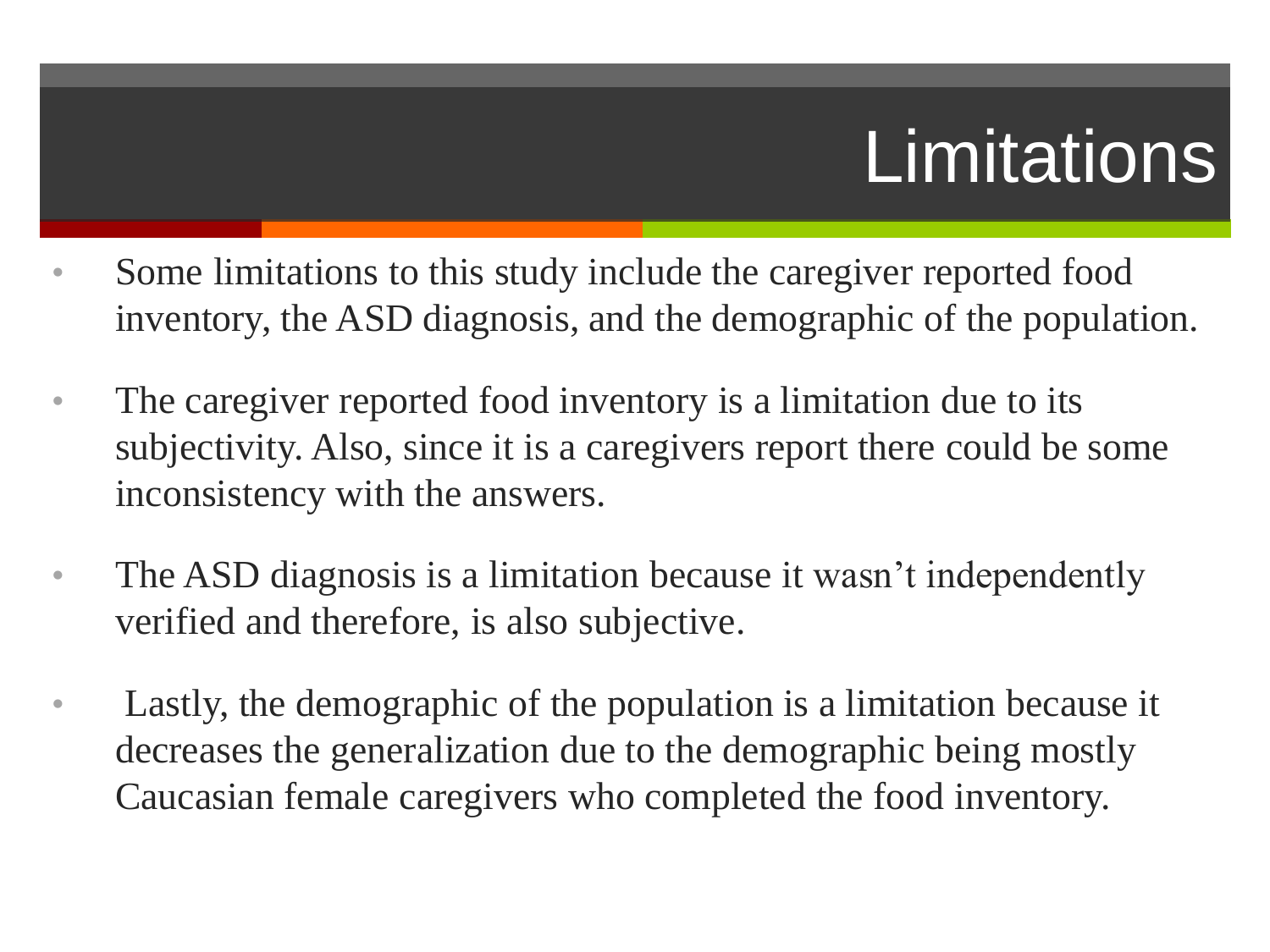### **Conclusion**

- In conclusion, this knowledge and information can help education and inform therapists for future treatment as well as the caregivers and their children.
- It is our hope that our study informs caregivers and clinicians to better improve children with ASD's nutrition and quality of life during meal times.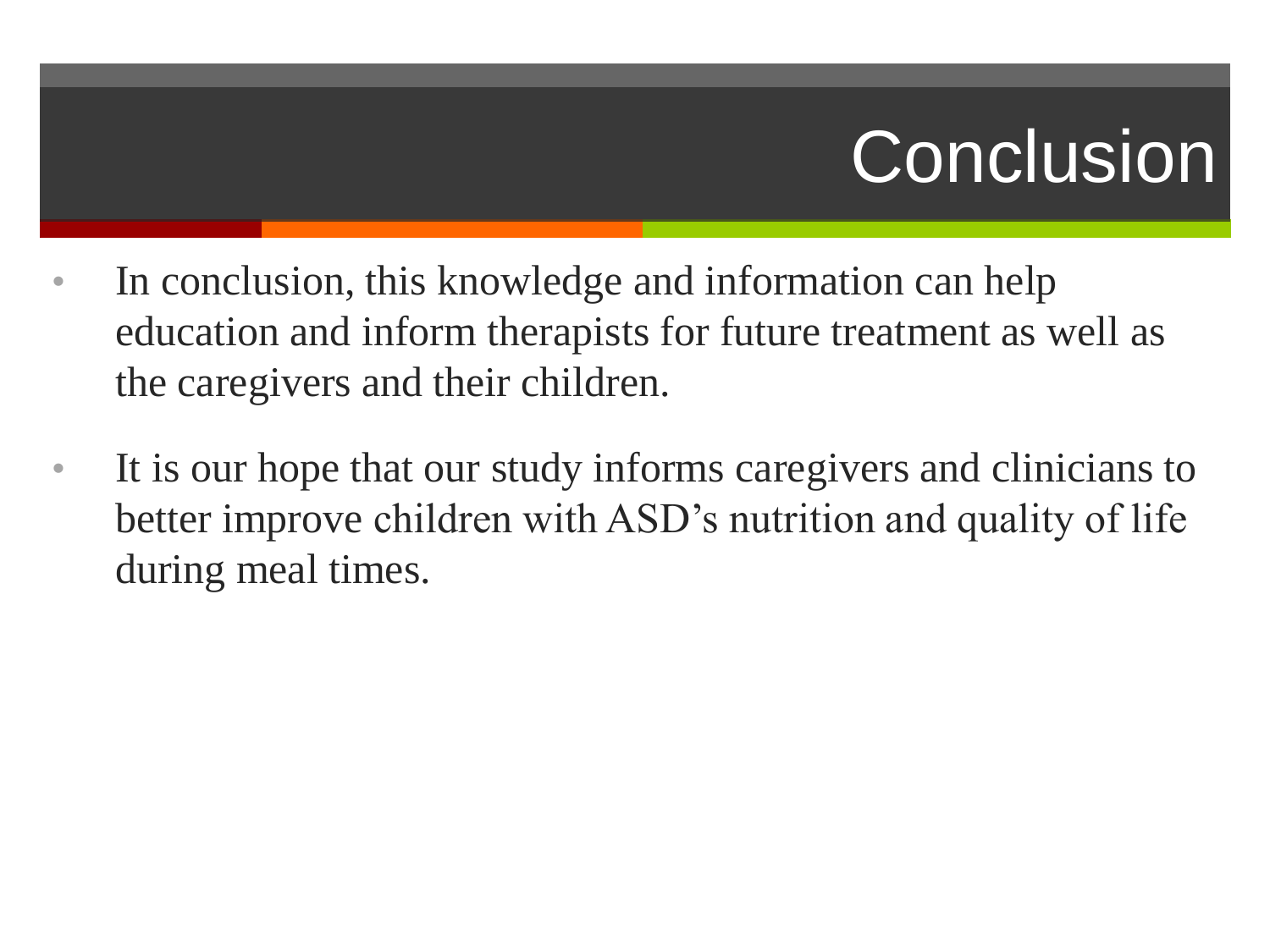### References

- Ahearn, W. H., Castine, T., Nault, K., & Green, G. (2001). An assessment of food acceptance in children with autism or pervasive developmental disorder-Not otherwise specified. *Journal of Autism and Developmental Disorders, 31,* 505-511
- American Psychiatric Association. (2012). Diagnostic and statistical manual of mental disorders (DSM-5) development. Retrieved from: <http://www.dsm5.org>
- Ausderau, K., & Juarez, M., (2013). The Impact of Autism Spectrum Disorders and Eating Challenges on Family Mealtimes. *Clinical Research Reports. 5* (5) 315-322).
- Bandini, L. G., Anderson, S. E., Curtin, C., Cermak, S., Evans, E. W., Scampini, R., Maslin, M., & Must, A. (2010). Food selectivity in children with autism spectrum disorders and typically developing children. *The Journal of Pediatrics, 157* (2), 141-144
- Centers for Disease Control and Prevention (CDC). Preva-lence of Autism Spectrum Disorders–Autism and Developmental Disabilities Monitoring Network, United States, 2008. Morbidity and Mortal Weekly Report (MMWR) 2012; Vol. 61(3).